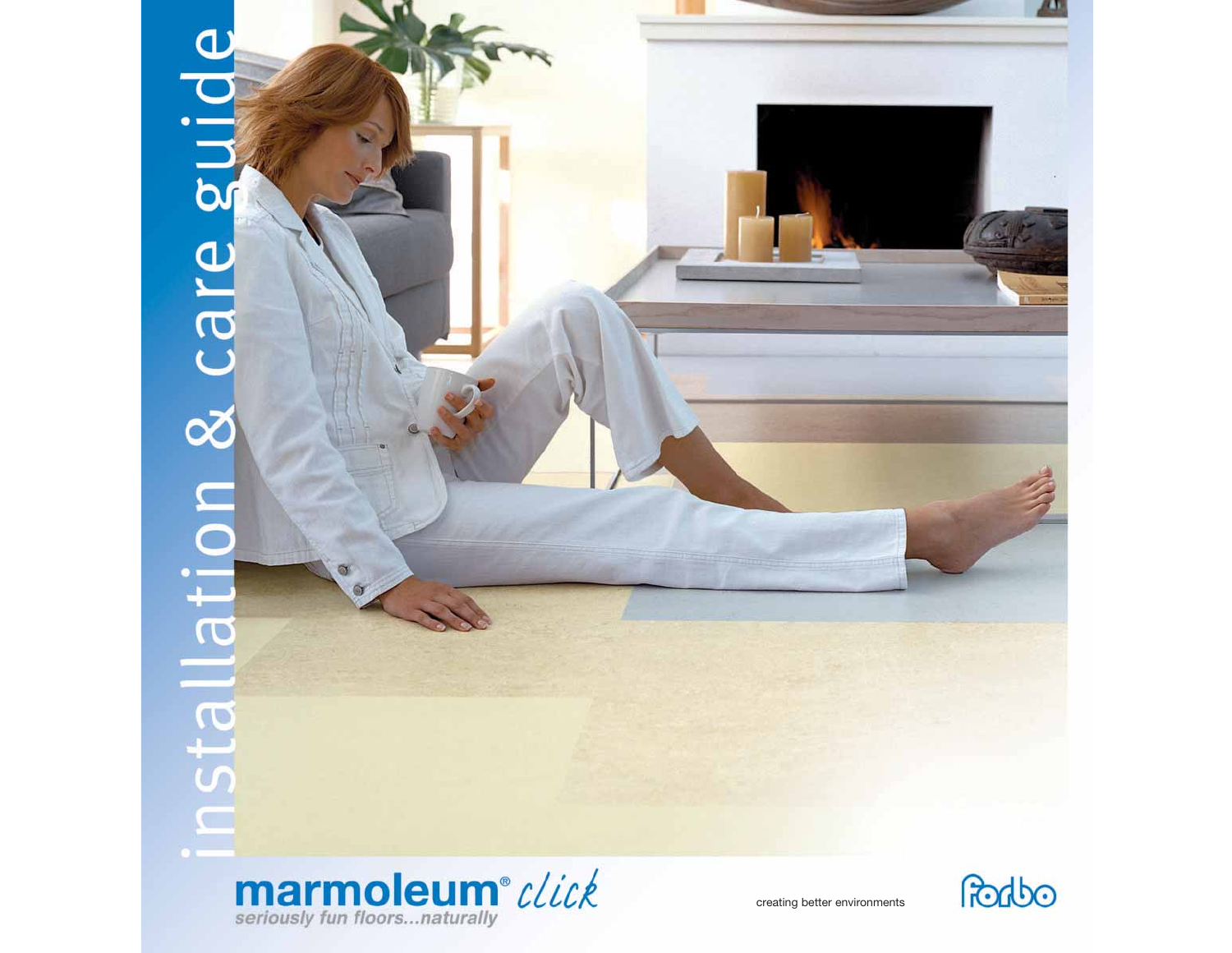# **moleum** ® CLLCK

The ideal flooring for living areas such as family rooms, hallways, kitchen and dining areas, bedrooms, etc.



Suitable for office chairs with castors



Cigarette mark resistant



Stain resistant

Color fast

**Click Panel Dimensions**  12" x 36" approx. (910mm x 300mm)

**Click Square Dimensions**  12" x 12" approx. (300mm x 300mm)

> **Structure: Total Thickness** 9.8mm



Bacteriostatic properties

**Surface** 2mm Marmoleum



Suitable for warm water underfloor heating

**Base Material** Aquasafe Base Panel Board (HDF) **Backing**

1mm cork **Contents** 7 panels for 20.56 sq. ft. (1.91m2)

# **general information**

Marmoleum click has a top layer of Marmoleum, which is made from predominantly harvestable natural raw materials and is processed according to an environmentally friendly procedure. Its main ingredient is natural linseed oil, which is mixed with wood flour, rosin and limestone. Marmoleum receives its color from ecologically responsible pigments. Pressed onto a jute fabric under high pressure, an extremely durable and environmentally friendly flooring is produced. As Marmoleum is made from natural raw materials, slight color and structural differences are possible between the production batches, samples and the goods to be delivered.

As Marmoleum completes its maturing process, a temporary variable natural phenomenon occurs which may give the product a yellowish tint. Expose the product to either natural or artificial light to allow the tint to disappear and the true color of Marmoleum to develop.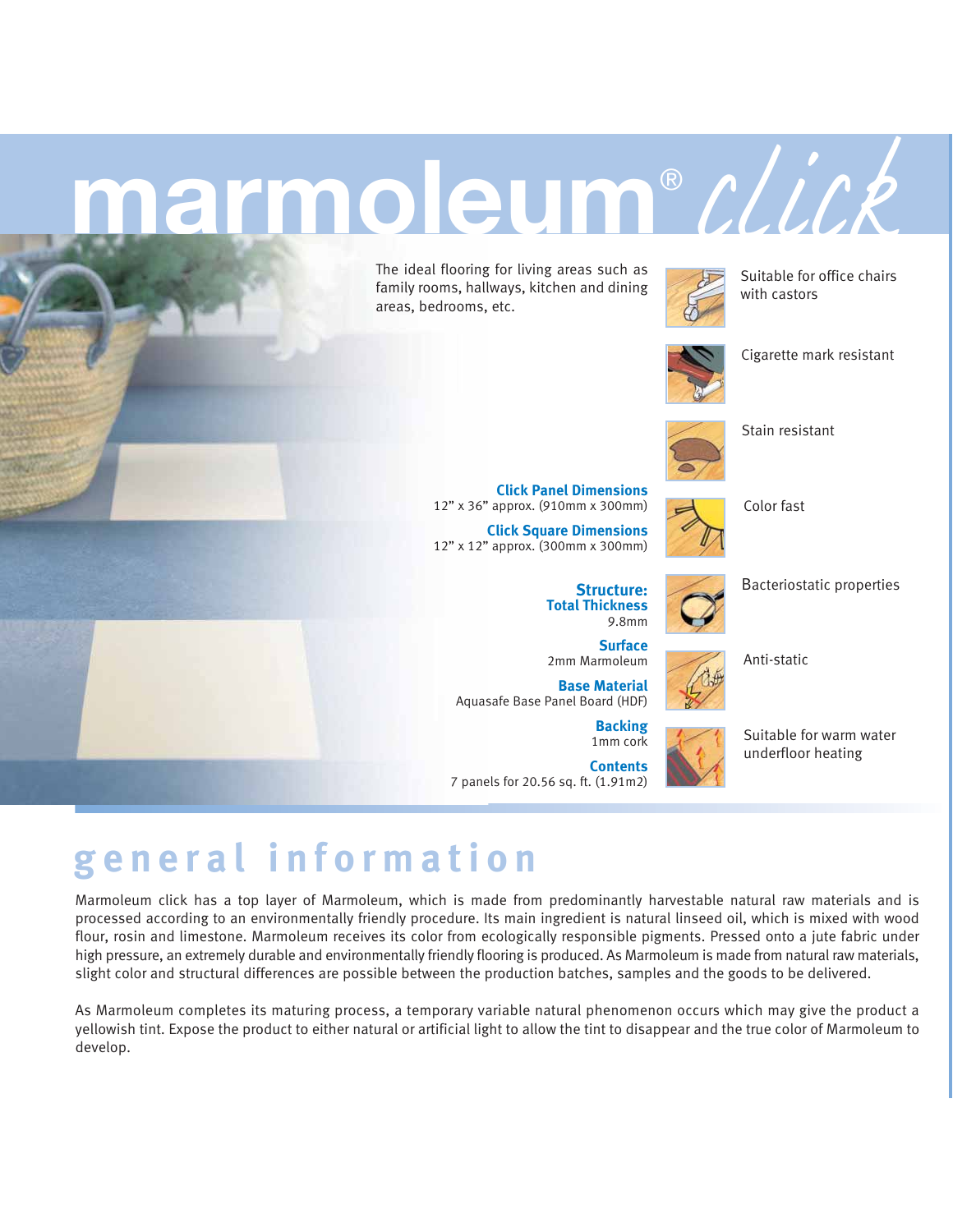# **getting started**

### **IMPORTANT: The Marmoleum click boxes should be stored flat, and unopened, for approx. 2-3 days (approx. 6 days in winter) in the center of the room in which they are to be installed.**

**Tools and Materials Required:** Hammer, straight back hand saw, keyhole saw or jigsaw, tape measure, pencil, wedges, fitting wedges, tapping block, tension iron (pry bar), angle or adjustable bevel, and underlayment foam (for concrete subfloors).

The room temperature should be at least 68° F or 20° C, the relative air humidity approx. 50-60%. To maintain the long term value of Marmoleum click we recommend the use of a humidifier to avoid extreme drying out. The panels should be inspected for manufacturing defects prior to installation.

Marmoleum click can be installed on any clean, dry, structurally sound subfloor. For concrete subfloors, internal relative humidity should be a maximum of 75% (tested according to ASTM 2170) and moisture vapor emission must not exceed 3 pounds per 1000 square feet in 24 hours (tested according to ASTM 1869)

When installing over a concrete subfloor or a subfloor with underfloor heating (warm water only), always cover the subfloor with a vapor barrier. The edges of the vapor barrier should extend up the walls at least 2" with a minimum overlap of 8" at the seams.

#### **For Bathroom or Damp Areas:**

Marmoleum click is resistant to water, however, it is very important to prevent water or moisture from getting underneath.

- 1. All expansion spaces, between the marmoleum click and walls, the doorway transition or other fixed objects such as pipes for radiators, sinks, or toilets, MUST be sealed with 100% mildew-resistant silicone.
- 2. The perimeter space must be 1/4" wide and completely sealed with 100% mildew-resistant sealant prior to installing the wall trim.
- 3. If a floor drain or sump pump is present DO NOT INSTALL Marmoleum click on that level.
- 4. A T-Mold must be installed in the doorway between rooms and expansion space completely filled with the proper sealant.
- 5. Standing water should not remain on the surface of Marmoleum click longer than 30 minutes.

### **IMPORTANT: Please note that a gap of 3/8" is required for expansion on all sides between the floor construction and the wall. This distance must also be provided at all columns, heating pipes, steel door frames, etc.**

Marmoleum click is installed without any need for glue. Tongue-in-groove as well as groove-in-tongue are possible. However, it is easier to joint the tongue in the groove. The panel to be installed is lifted slightly and turned against the panel that has already been installed **(Illustration A)** when using click wedges **(Illustration B).** 



nstallation

- 1. Inspect each panel for damage prior to installation.
- 2. The first row of panels is installed along the wall **(Illustration C)**, whereby the first panel is positioned in the left-hand corner of the room. It is recommended to install the panels parallel to incoming light from the (main) window. Use the wedges to maintain a gap of 3/8" at the wall.

Saw off the tongue of the first panel, both on the short as well as on the long sides, which will set next to the wall. For all the other panels, which are laid in the first row, only the tongue on the long side is sawn off the wall. **(Photo 1)**. The panels are installed with the sides where the tongue has been sawn off facing the wall.

Please note the following when sawing the panels: If you use a hand saw the Marmoleum (decorative) side must be facing upwards, if you use a power saw the direction of the blade must cut into the Marmoleum side of the board.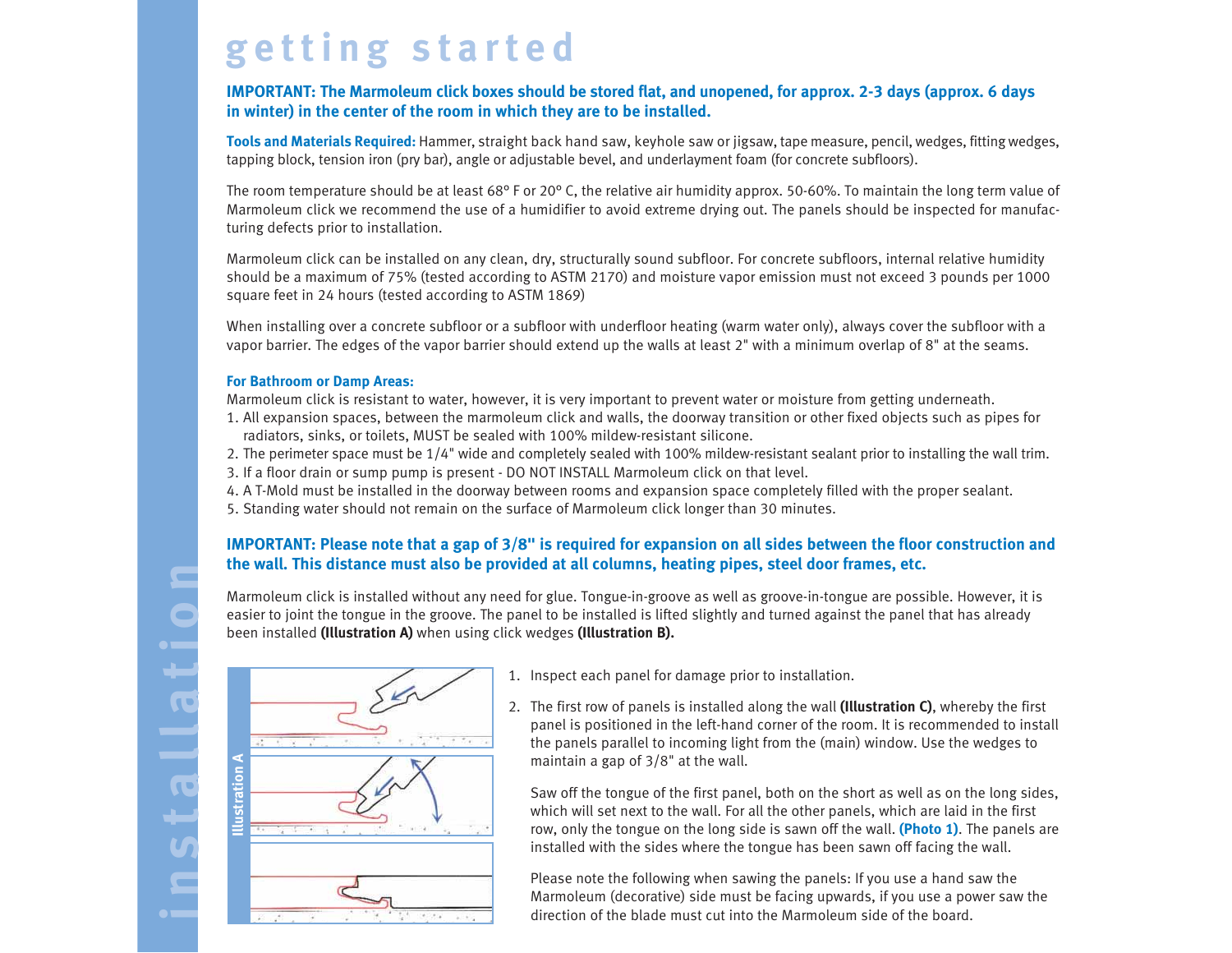











- 3. The second panel is now positioned with the short side neatly into the already installed panel **(Photo 2)**. Please ensure that the panels in the first row are straight **(Illustration D)**. This method is continued, panel after panel, over the whole width of the room. The last panel is cut to length, being sure to leave a 3/8" gap at the wall.
- 4. The fitting wedges **(Illustration E)** are then placed against the long side of panel 1 (row 1).
- 5. To begin installing the second row, cut a panel to a length of approx. 24". Leaving a 3/8" gap at the wall, place this panel on the fitting wedges and push it against Row 1 **(Photo 3)**. The next complete panel is then positioned with its short end fitted neatly into the previous panel with more fitting wedges also placed underneath it **(Photo 4)**. The panel is then pushed tightly against the previously installed row **(Photo 5)**. Proceed in this manner across the width of the room, fitting the last panel with a 3/8" gap at the wall. When the entire row has been positioned, remove the fitting wedges **(Photo 6)** and push the whole row downward so that it clicks into the previously installed row **(Photo 7)** .
- 6. The panels are now installed row after row according to this sequence **(Photo 8** , **Illustration F**). Please note that it is important to stagger the end joints a minimum of 12" and to leave a minimum 3/8" gap at all vertical obstructions. **(Photo 9)** .
- 7. To fit the final row, place a panel with the Marmoleum side facing upward on the last installed row and the groove side facing the wall. Using a spare piece of panel placed against the wall, mark the unevenness of the wall onto the panel and cut to size, leaving a 3/8" gap to the wall. Place the cut panel flat on the subfloor next to the last installed row and join together the long sides with the aid of a tension iron.

After installation of the last panels, base or quarter round molding is installed to cover the expansion joints all around the room.

### **The floor can be walked on immediately after installation.**

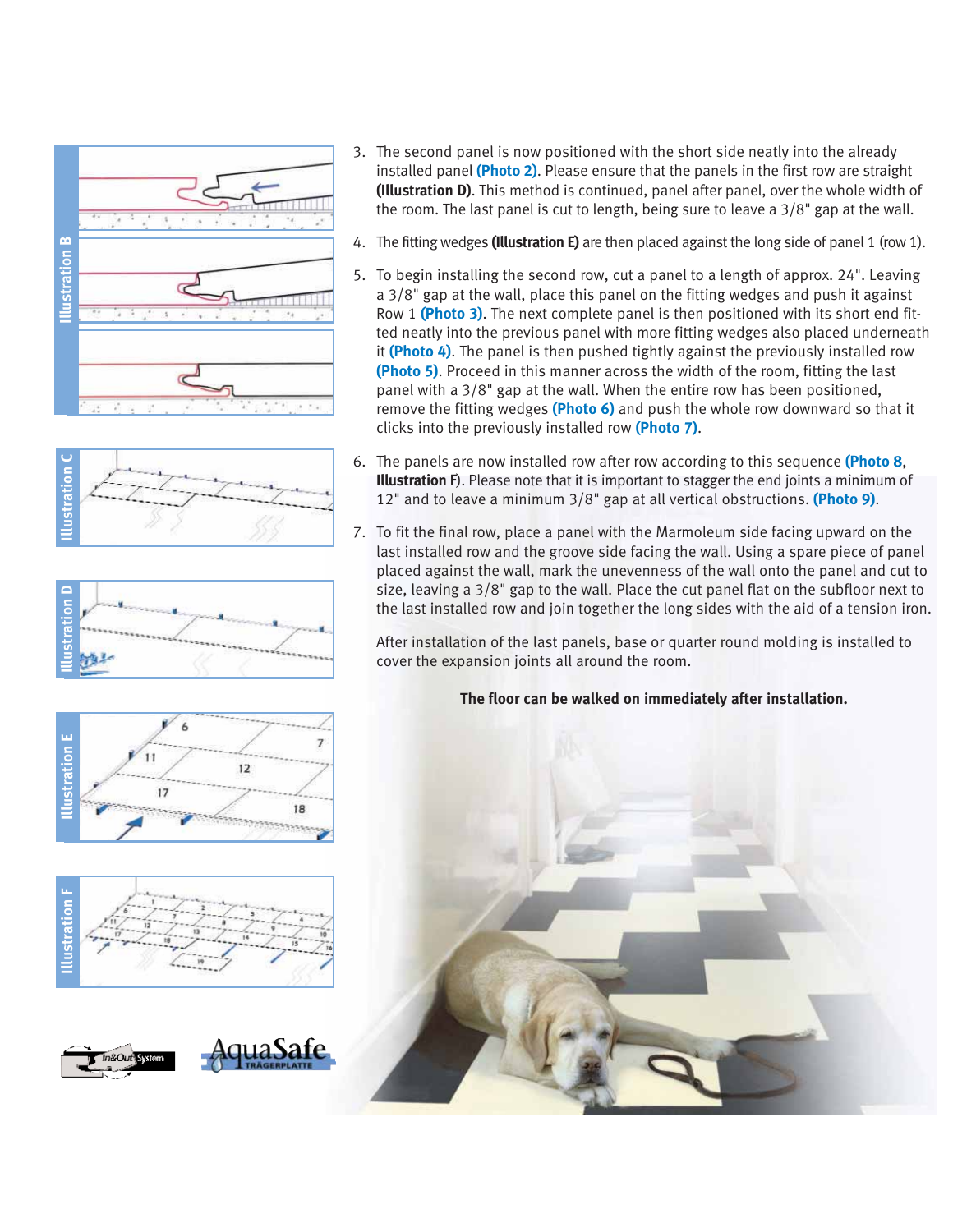

Transition moldings (3/8") are used to give a beautiful finished appearance to your Marmoleum click installation. There are a variety of transitions available to join Marmoleum click to Marmoleum click or other flooring that is the same exact height, Marmoleum click to other flooring materials of different heights, and Marmoleum click to fixed objects, stairs, or vertical surfaces.



#### **T-MOLD**

Used to bridge two areas of flooring that are the exact same height. The T-Molding overlaps the exposed edges of the Marmoleum click and is secured only to the sub floor, never to the flooring itself. Generally this trim is used as the transition piece between rooms, or as the expansion piece for areas that exceed 26 ft. in length.



**OVERLAP REDUCER** Used to create a smooth

transition between Marmoleum click to a floor of a different height. Also used to protect the planks exposed edge from damage caused by foot traffic.



**OVERLAP SQUARENOSE**

Used where Marmoleum click transitions to carpeting, or various vertical surfaces where the edge will be exposed, such as along a fireplace.



#### **OVERLAP STAIRNOSE**

Used to finish stair edges or step-down applications.



**QUARTER ROUND**

Used to give the floor a finished look and protects the edges of Marmoleum click. The quarter round should always be secured to the vertical wall – NEVER to the Marmoleum click.

**toolis, or as the expansion**<br>
26 **ft. in length.**<br> **NOTE:** An expansion joint also has to be provided if the surface to be covered is longer or wider than 26'. This expansion joint should be covered with a "T"<br>
shaped pro shaped profile. The same applies in the area of doors, connecting passageways and polygonal-shaped rooms. In general, adjacent rooms must be separated with a "T" molding. Use an overlap reducer to transition to adjacent, lower lying areas or floor coverings. An overlap end profile is ideal for clean finishes of the flooring in front of higher, adjacent sills, tiles or other raised floors. An adequate gap must also be provided at door frames or wooden door frames cut short. To do this, place a loose panel against the door frame with the linoleum side facing downward, and saw the frame off along the panel.